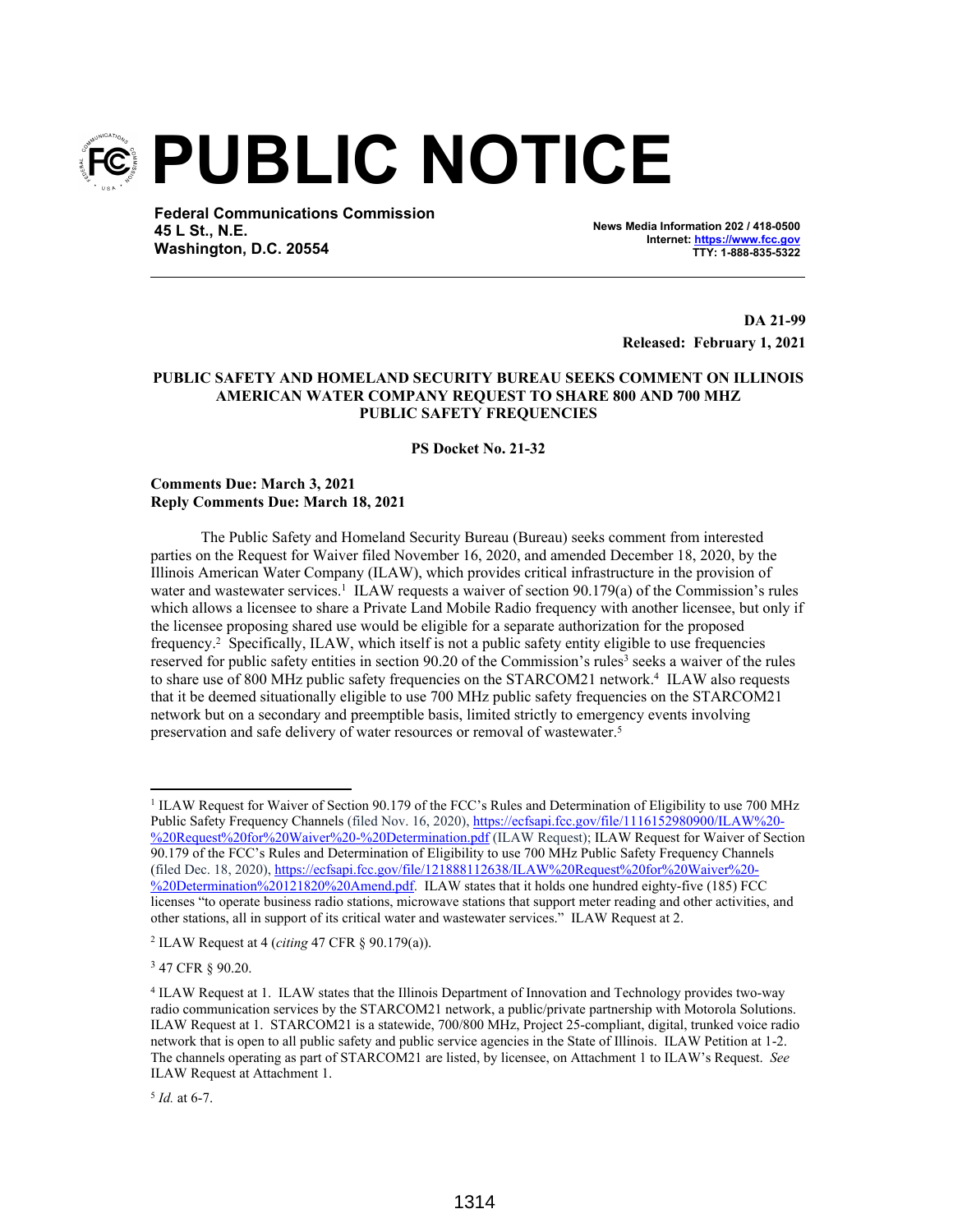Pursuant to sections 1.415 and 1.419 of the Commission's rules,<sup>6</sup> interested parties may file comments and reply comments on or before the dates indicated above. Comments may be filed using the Commission's Electronic Comment Filing System (ECFS). All comments must reference **PS Docket No. 21-32.**.7

- Electronic Filers: Comments may be filed electronically using the Internet by accessing the ECFS: http://apps.fcc.gov/ecfs/.
- Paper Filers: Parties who choose to file by paper must file an original and one copy of each filing.
- Filings can be sent by commercial overnight courier, or by first-class or overnight U.S. Postal Service mail. All filings must be addressed to the Commission's Secretary, Office of the Secretary, Federal Communications Commission.
- Commercial overnight mail (other than U.S. Postal Service Express Mail and Priority Mail) must be sent to 9050 Junction Drive, Annapolis Junction, MD 20701. U.S. Postal Service first-class, Express, and Priority mail must be addressed to 45 L Street, NE Washington DC 20554.<sup>8</sup>
- Effective March 19, 2020, and until further notice, the Commission no longer accepts any hand or messenger delivered filings at its headquarters. This is a temporary measure taken to help protect the health and safety of individuals, and to mitigate the transmission of COVID-19. *See FCC Announces Closure of FCC Headquarters Open Window and Change in Hand-Delivery Policy*, Public Notice, 35 FCC Rcd 2788 (OMD 2020), https://www.fcc.gov/document/fcc-closes-headquarters-open-window-and-changes-handdelivery-policy.
- All hand-carried documents should be delivered to the Secretary's Office at 9050 Junction Drive, Annapolis Junction, MD 20701.<sup>9</sup>

People with Disabilities: To request materials in accessible formats for people with disabilities (braille, large print, electronic files, audio format), send an e-mail to  $fcc504@$  fcc.gov or call the Consumer & Governmental Affairs Bureau at 202-418-0530 (voice).

*Ex Parte Rules*. The proceeding this petition initiates shall be treated as a "permit-but-disclose" proceeding in accordance with the Commission's *ex parte* rules.<sup>10</sup> Persons making *ex parte* presentations must file a copy of any written presentation or a memorandum summarizing any oral presentation within two business days after the presentation (unless a different deadline applicable to the Sunshine period applies). Persons making oral *ex parte* presentations are reminded that memoranda summarizing the presentation must (1) list all persons attending or otherwise participating in the meeting at which the *ex*

<sup>6</sup> 47 CFR §§ 1.415, 1.419.

<sup>7</sup> *See Electronic Filing of Documents in Rulemaking Proceedings*, 63 FR 24121 (1998).

<sup>8</sup> *FCC Announces Change in Headquarters Location*, Public Notice, DA 20-1223 (OMD rel. Oct. 15, 2020); *Amendment of the Commission's Rules of Practice and Procedure*, Order, 35 FCC Rcd 7867 (OMD 2020), 85 Fed. Reg. 64404 (Oct. 13, 2020).

<sup>9</sup> *See Amendment of the Commission's Rules of Practice and Procedure*, Order, 35 FCC Rcd 5450 (OMD 2020) (amending 47 CFR  $\S$  0.401(a)(1)(ii)).

<sup>10</sup> 47 CFR §§ 1.1200 *et seq.*